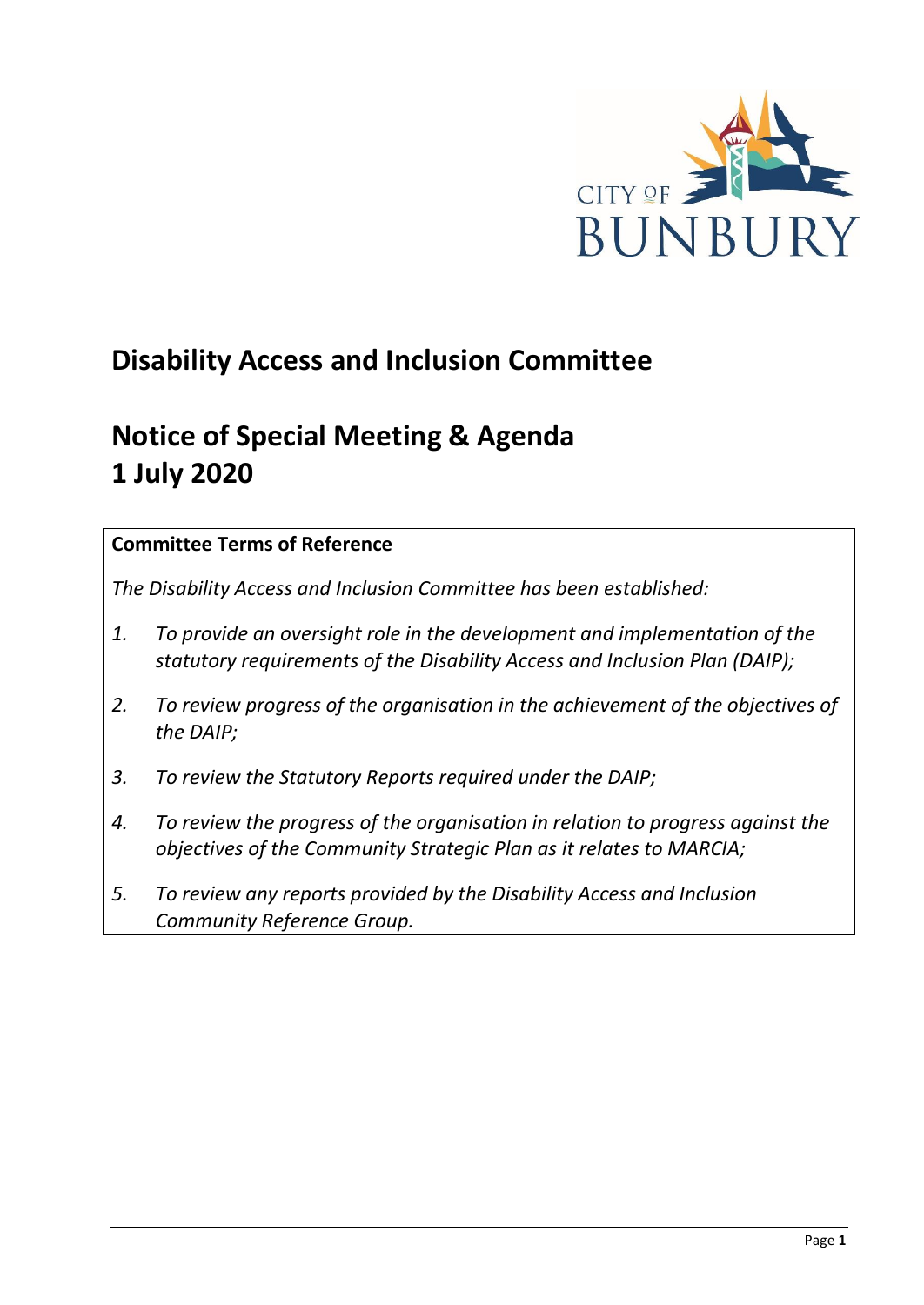#### **Table of Contents**

| ubie |  |
|------|--|
|      |  |
|      |  |

Item No

#### Page No

| 1. |     |                                                                     |  |
|----|-----|---------------------------------------------------------------------|--|
| 2. |     |                                                                     |  |
| 3. |     |                                                                     |  |
| 4. |     |                                                                     |  |
|    | 4.1 |                                                                     |  |
|    | 4.2 |                                                                     |  |
| 5. |     |                                                                     |  |
| 6. |     |                                                                     |  |
| 7. |     |                                                                     |  |
| 8. |     |                                                                     |  |
|    | 8.1 |                                                                     |  |
|    | 8.2 |                                                                     |  |
|    | 8.3 |                                                                     |  |
| 9. |     |                                                                     |  |
|    |     |                                                                     |  |
|    |     |                                                                     |  |
|    |     |                                                                     |  |
|    |     |                                                                     |  |
|    |     | 12.1 Response to Previous Questions from Members taken on Notice  8 |  |
|    |     |                                                                     |  |
|    |     |                                                                     |  |
|    |     |                                                                     |  |
|    |     |                                                                     |  |
|    |     |                                                                     |  |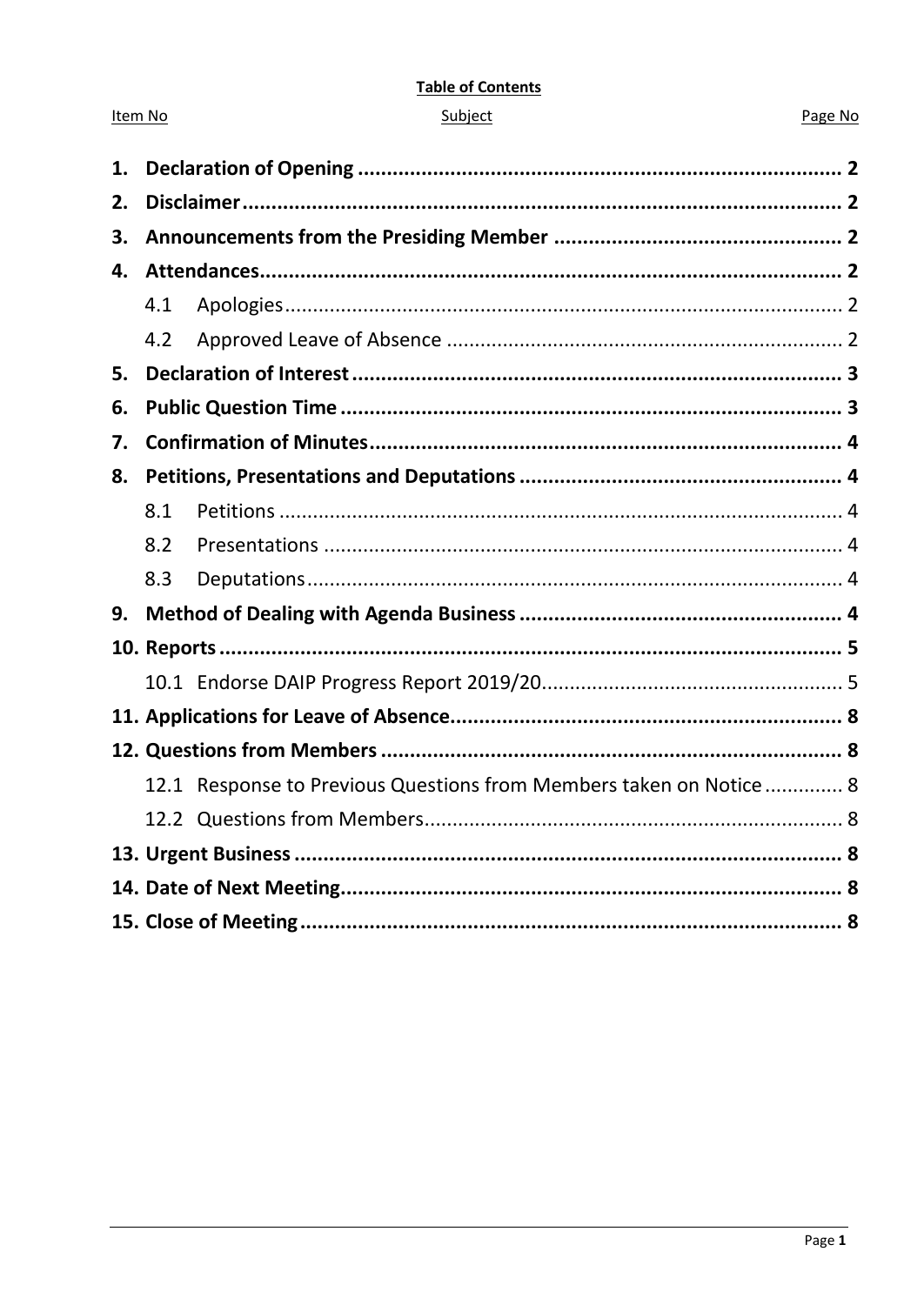# **Acknowledgement of Country**

\_\_\_\_\_\_\_\_\_\_\_\_\_\_\_\_\_\_\_\_\_\_\_\_\_\_\_\_\_\_\_\_\_\_\_\_\_\_\_\_\_\_\_\_\_\_\_\_\_\_\_\_\_\_\_\_\_\_\_\_\_\_\_\_\_\_\_\_\_\_\_\_\_\_\_\_\_\_\_\_\_\_\_\_\_\_\_\_\_\_\_\_\_\_\_

We acknowledge the Traditional Custodians of this land, the Wardandi Noongar people, and pay our respects to Elders past, present and future.

# **Vision**

Bunbury: welcoming and full of opportunities.

# **Organisational Values**

## #WEARECOB

| <b>WE ARE COMMUNITY</b> | We are one team<br>We keep each other safe<br>We display empathy and respect<br>We have fun and celebrate our successes<br>We work together to achieve great<br>outcomes                                                               |
|-------------------------|----------------------------------------------------------------------------------------------------------------------------------------------------------------------------------------------------------------------------------------|
| <b>WE ARE OPEN</b>      | We are open to opportunities<br>We actively listen and think things through<br>We are inclusive and treat everyone equally<br>We are honest and open in our<br>communications<br>We are open to feedback to improve our<br>performance |
| <b>WE ARE BRAVE</b>     | We lead the change, we own it<br>We trust and empower each other<br>We have the difficult conversations early<br>We hold ourselves to the highest standard<br>We have the courage to improve and<br>simplify                           |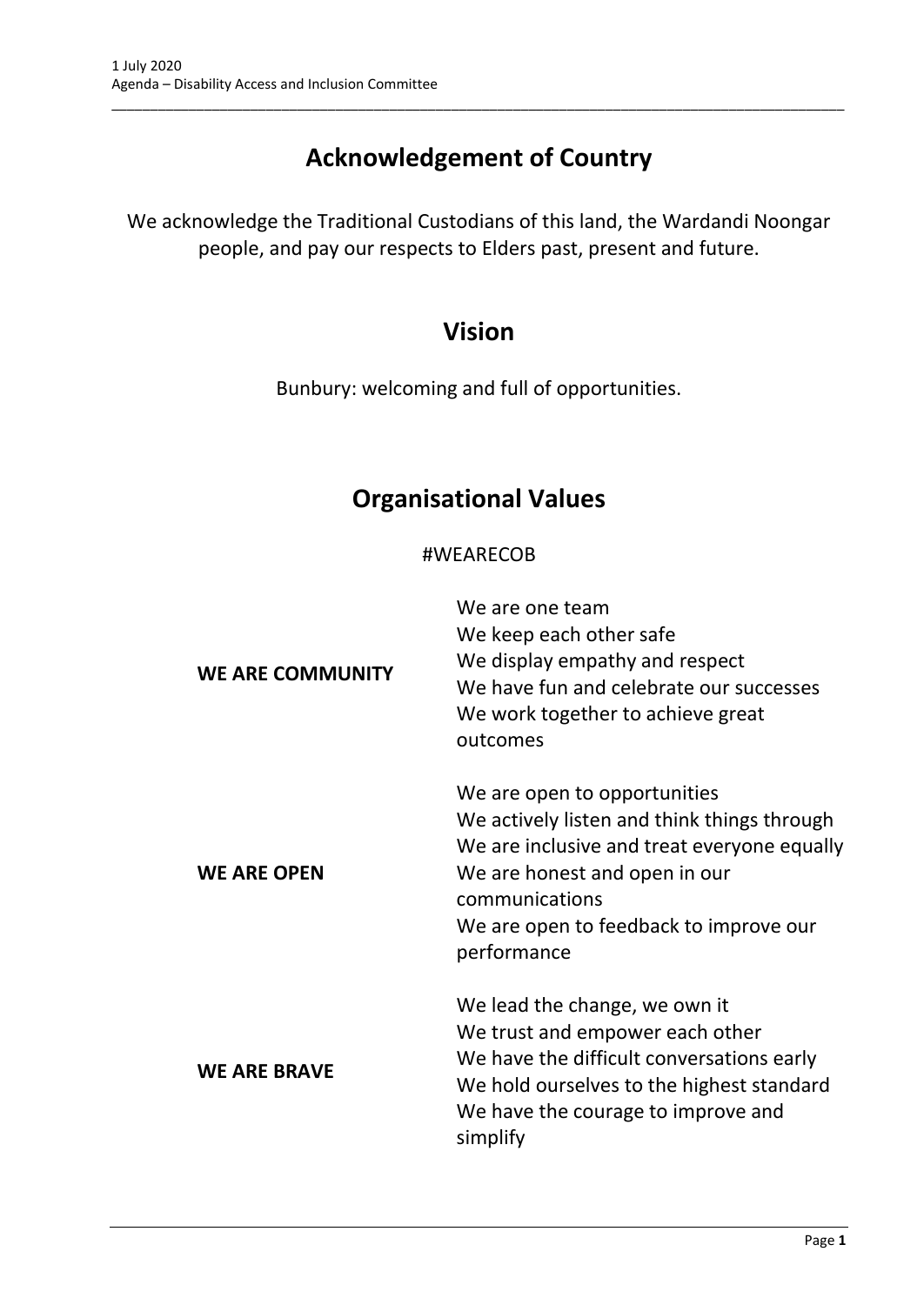

# **Disability Access and Inclusion Committee Notice of Special Meeting**

Dear Committee Members

The next Ordinary Meeting of the Disability Access and Inclusion Committee will be held in the *Ocean Room,* 2-4 Stephen Street, Bunbury, on 1 July 2020 at 4:00pm.

Signed: **Gary Barbour Director Sustainable Communities**

# **Agenda 1 July 2020**

Members of the public to note that recommendations made by this committee are not final and will be subject to adoption (or otherwise) at a future meeting of the Bunbury City Council.

*Committee Members:*

| <b>Member Name</b>       | <b>Representing</b>              |
|--------------------------|----------------------------------|
| Cr Karen Turner          | <b>Councillor Representative</b> |
| <b>Cr Michelle Steck</b> | <b>Councillor Representative</b> |
| Vacant                   | <b>Councillor Representative</b> |
| <b>Mark Blowers</b>      | <b>Community Representative</b>  |
| Melissa Portolan         | <b>Community Representative</b>  |
| Jessica Te Ngaio         | <b>Community Representative</b>  |
| Mal Osborne              | <b>Chief Executive Officer</b>   |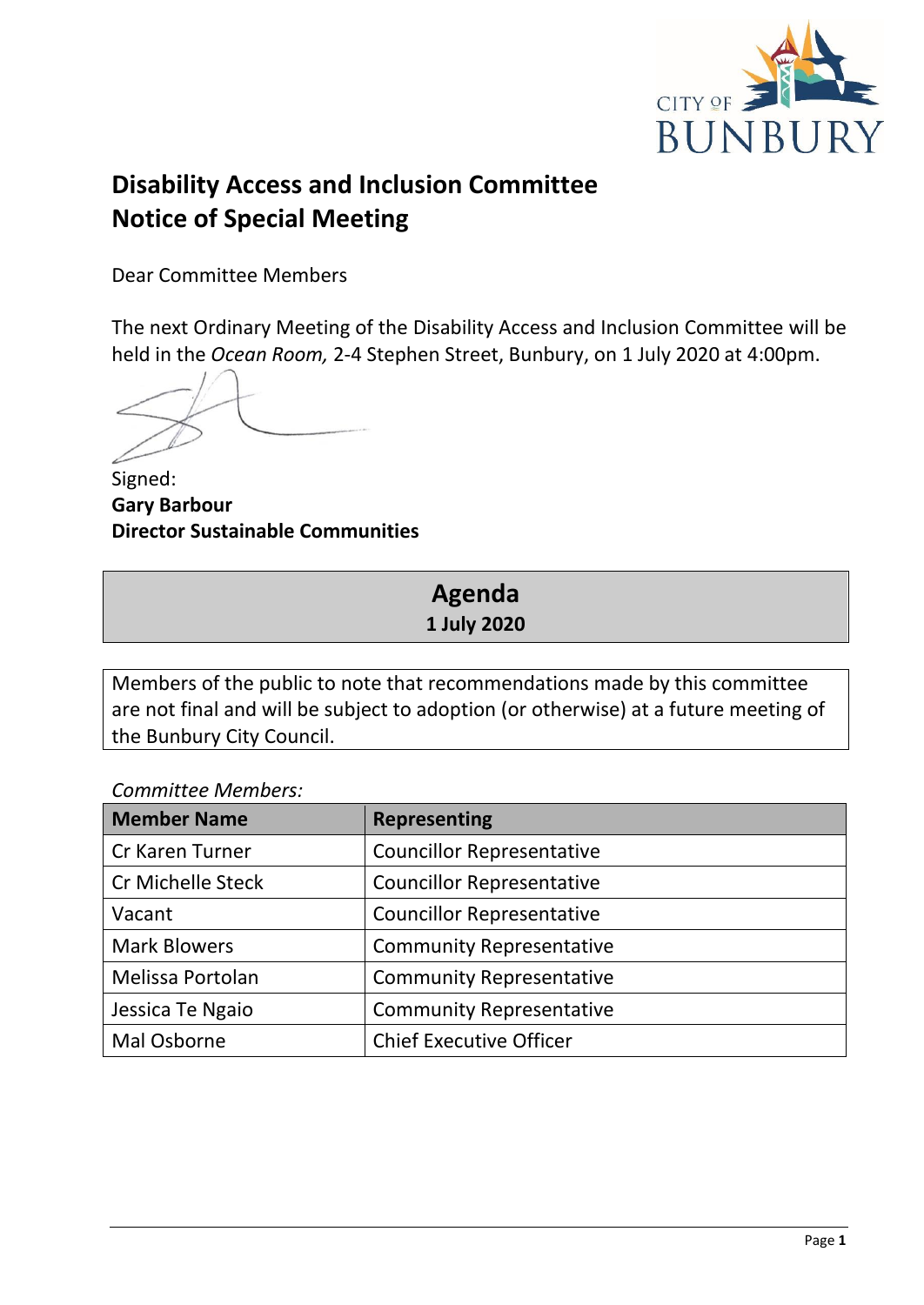*Support Staff:*

| <b>Name</b>          | <b>Title</b>                                                                                        |
|----------------------|-----------------------------------------------------------------------------------------------------|
| Ms Danika Wellington | <b>Community Partnerships Officer</b>                                                               |
| Mrs Kerry Shaw       | Senior Community Partnerships Officer                                                               |
| Ms Liz Allan         | Executive Assistant (Research and Projects) to the<br><sup>1</sup> Director Sustainable Communities |

\_\_\_\_\_\_\_\_\_\_\_\_\_\_\_\_\_\_\_\_\_\_\_\_\_\_\_\_\_\_\_\_\_\_\_\_\_\_\_\_\_\_\_\_\_\_\_\_\_\_\_\_\_\_\_\_\_\_\_\_\_\_\_\_\_\_\_\_\_\_\_\_\_\_\_\_\_\_\_\_\_\_\_\_\_\_\_\_\_\_\_\_\_\_\_

# <span id="page-4-0"></span>**1. Declaration of Opening**

The Presiding Member declared the meeting open at \_\_\_\_\_\_\_\_\_\_\_\_\_pm.

## <span id="page-4-1"></span>**2. Disclaimer**

Not applicable to this committee.

# <span id="page-4-2"></span>**3. Announcements from the Presiding Member**

## <span id="page-4-3"></span>**4. Attendances**

## <span id="page-4-4"></span>**4.1 Apologies**

## <span id="page-4-5"></span>**4.2 Approved Leave of Absence**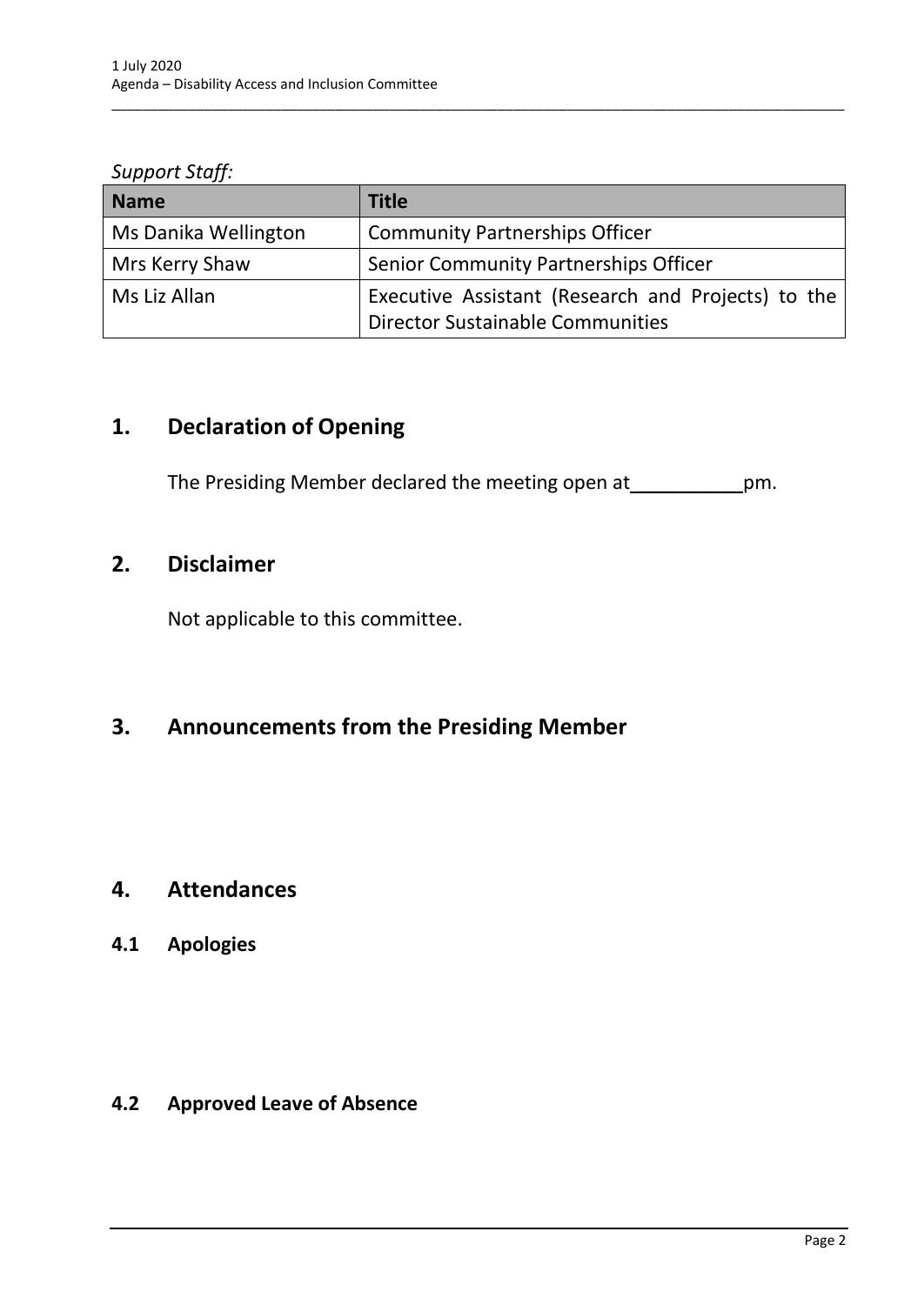## <span id="page-5-0"></span>**5. Declaration of Interest**

IMPORTANT: Committee members to complete a "Disclosure of Interest" form for each item on the agenda in which they wish to disclose a financial/proximity/impartiality interest. They should give the form to the Presiding Member before the meeting commences. After the meeting, the form is to be forwarded to the Administration Services Section for inclusion in the Corporate Financial Disclosures Register.

\_\_\_\_\_\_\_\_\_\_\_\_\_\_\_\_\_\_\_\_\_\_\_\_\_\_\_\_\_\_\_\_\_\_\_\_\_\_\_\_\_\_\_\_\_\_\_\_\_\_\_\_\_\_\_\_\_\_\_\_\_\_\_\_\_\_\_\_\_\_\_\_\_\_\_\_\_\_\_\_\_\_\_\_\_\_\_\_\_\_\_\_\_\_\_

## <span id="page-5-1"></span>**6. Public Question Time**

Not applicable to this committee.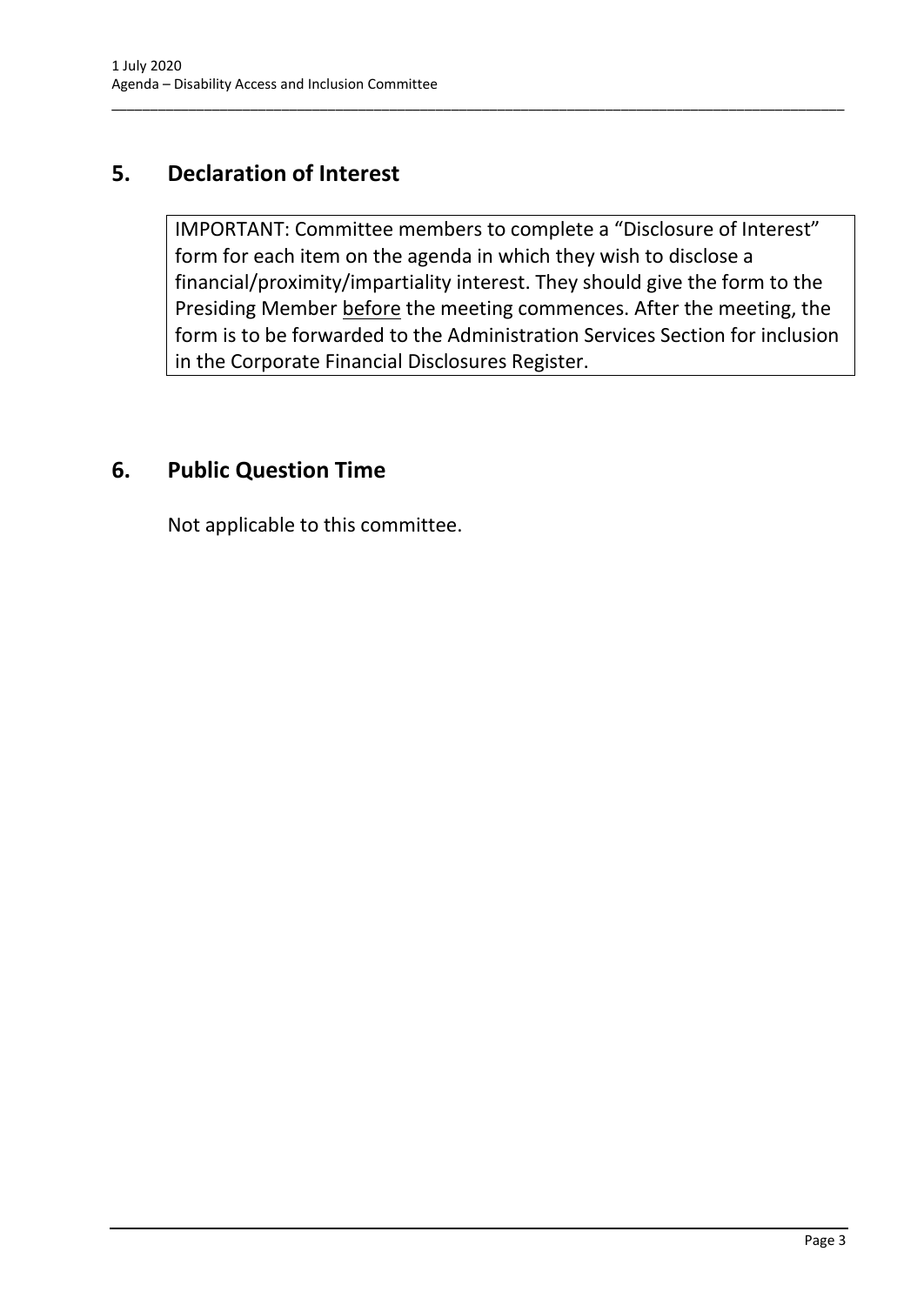## <span id="page-6-0"></span>**7. Confirmation of Minutes**

The Minutes of the Disability Access and Inclusion Committee Meeting held 27 May 2020 have been circulated.

\_\_\_\_\_\_\_\_\_\_\_\_\_\_\_\_\_\_\_\_\_\_\_\_\_\_\_\_\_\_\_\_\_\_\_\_\_\_\_\_\_\_\_\_\_\_\_\_\_\_\_\_\_\_\_\_\_\_\_\_\_\_\_\_\_\_\_\_\_\_\_\_\_\_\_\_\_\_\_\_\_\_\_\_\_\_\_\_\_\_\_\_\_\_\_

### **Recommendation**

That the Minutes of the Disability Access and Inclusion Committee Meeting held 27 May 2020 be confirmed as a true and correct record.

## <span id="page-6-1"></span>**8. Petitions, Presentations and Deputations**

### <span id="page-6-2"></span>**8.1 Petitions**

Nil

### <span id="page-6-3"></span>**8.2 Presentations**

## <span id="page-6-4"></span>**8.3 Deputations**

## <span id="page-6-5"></span>**9. Method of Dealing with Agenda Business**

Items are dealt with in the order that they appear.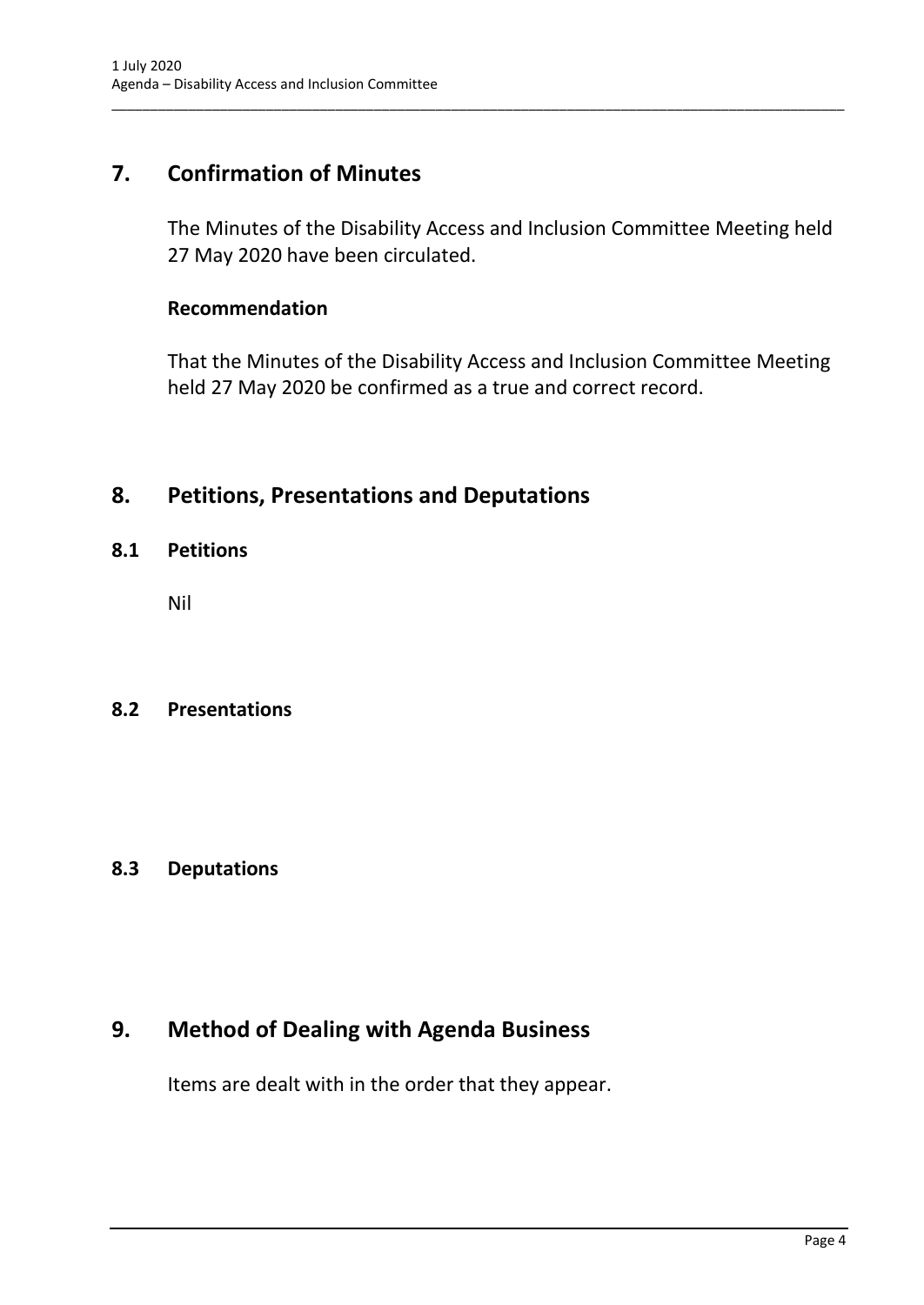## <span id="page-7-0"></span>**10. Reports**

## <span id="page-7-1"></span>**10.1 Endorse DAIP Progress Report 2019/20**

| <b>Applicant/Proponent:</b> | Internal                                          |
|-----------------------------|---------------------------------------------------|
| <b>Responsible Officer:</b> | Danika Wellington, Community Partnerships Officer |
| Responsible                 | Kerry Shaw, Acting Manager People and Place       |
| Manager:                    |                                                   |
| <b>Executive:</b>           | Gary Barbour, Director Sustainable Communities    |
| <b>Authority/Discretion</b> | Advocacy<br>Review<br>⋉                           |
|                             | Executive/Strategic<br>Quasi-Judicial             |
|                             | Legislative<br>$\boxtimes$<br>Information         |
|                             | <b>Purposes</b>                                   |
| <b>Attachments:</b>         | Appendix 1: DAIP Progress Report 2019/20          |

\_\_\_\_\_\_\_\_\_\_\_\_\_\_\_\_\_\_\_\_\_\_\_\_\_\_\_\_\_\_\_\_\_\_\_\_\_\_\_\_\_\_\_\_\_\_\_\_\_\_\_\_\_\_\_\_\_\_\_\_\_\_\_\_\_\_\_\_\_\_\_\_\_\_\_\_\_\_\_\_\_\_\_\_\_\_\_\_\_\_\_\_\_\_\_

#### **Summary**

The City has reviewed its Disability Access and Inclusion Plan (DAIP) implementation plan and documented the progress of all the projects and actions for the 2019/20 period.

The DAIP progress report has been prepared for endorsement by the Disability Access and Inclusion Committee (DAIC) and the Bunbury City Council prior to submission to the Disability Services Commission by 31 July 2020.

#### **Executive Recommendation**

That the Disability Access and Inclusion Committee:

- 1. Note the DAIP Progress Report (**attached** at Appendix 1); and
- 2. Recommend that Council endorse the DAIP Progress Report for submission to the Disability Services Commission.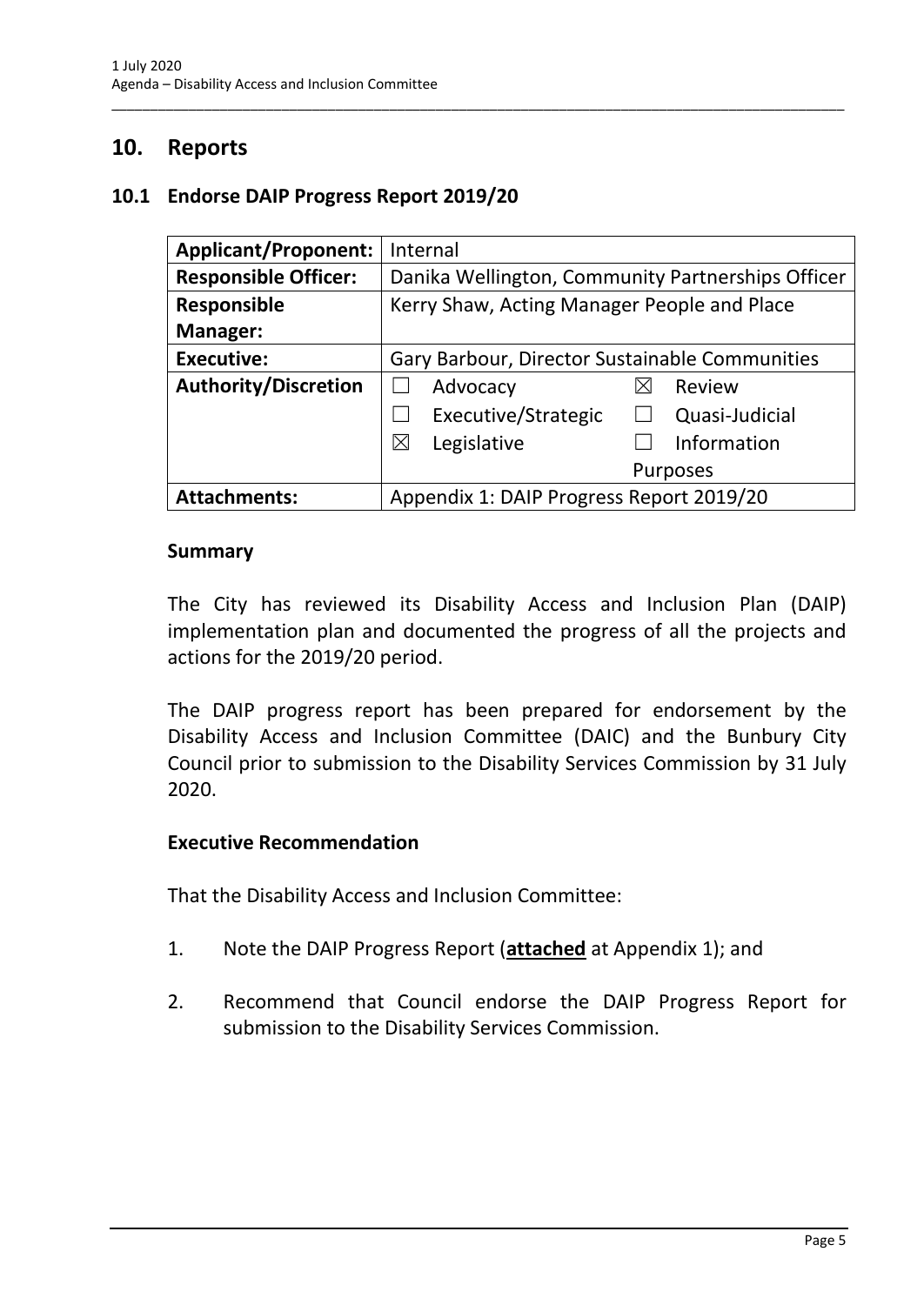## **Strategic Relevance**

| Theme 1:       | Our community and culture                                 |
|----------------|-----------------------------------------------------------|
| Goal:          | A safe, healthy and cohesive community, with a rich       |
|                | cultural life, and supportive social environment          |
| Objective 1.5: | Establish Bunbury as the Most Accessible Regional City in |
|                | Australia by 2020                                         |

\_\_\_\_\_\_\_\_\_\_\_\_\_\_\_\_\_\_\_\_\_\_\_\_\_\_\_\_\_\_\_\_\_\_\_\_\_\_\_\_\_\_\_\_\_\_\_\_\_\_\_\_\_\_\_\_\_\_\_\_\_\_\_\_\_\_\_\_\_\_\_\_\_\_\_\_\_\_\_\_\_\_\_\_\_\_\_\_\_\_\_\_\_\_\_

#### **Regional Impact Statement**

The DAIP Progress Report will be submitted to the State Government and it is possible some achievements may be recognised by the Minister for Disability Services to be included in the State DAIP report which is published across the State.

#### **Background**

Each financial year local governments are required by law (*Disability Services Act 1993* (amended 2004)) to submit a Disability Access and Inclusion Plan (DAIP) Progress Report documenting strategies implemented over a 12 month period. The Department of Communities, Disability Services recently announced that the progress reporting templates were open for submissions and are due to be submitted by 31 July 2019.

One of the core functions of the Disability Access and Inclusion Committee (DAIC) is to monitor the implementation of the City's DAIP which is outlined in Point 3 of its Terms of Reference. The DAIC is requested to endorse the DAIP Progress Report (**attached** at Appendix 1) and request the Bunbury City Council endorse this to enable submission to the Disability Service Commission by 31 July 2020.

#### **Council Policy Compliance**

The DAIC operates under the Council's Code of Conduct.

The City's DAIP commitments are outlined in the Access and Inclusion Council Policy.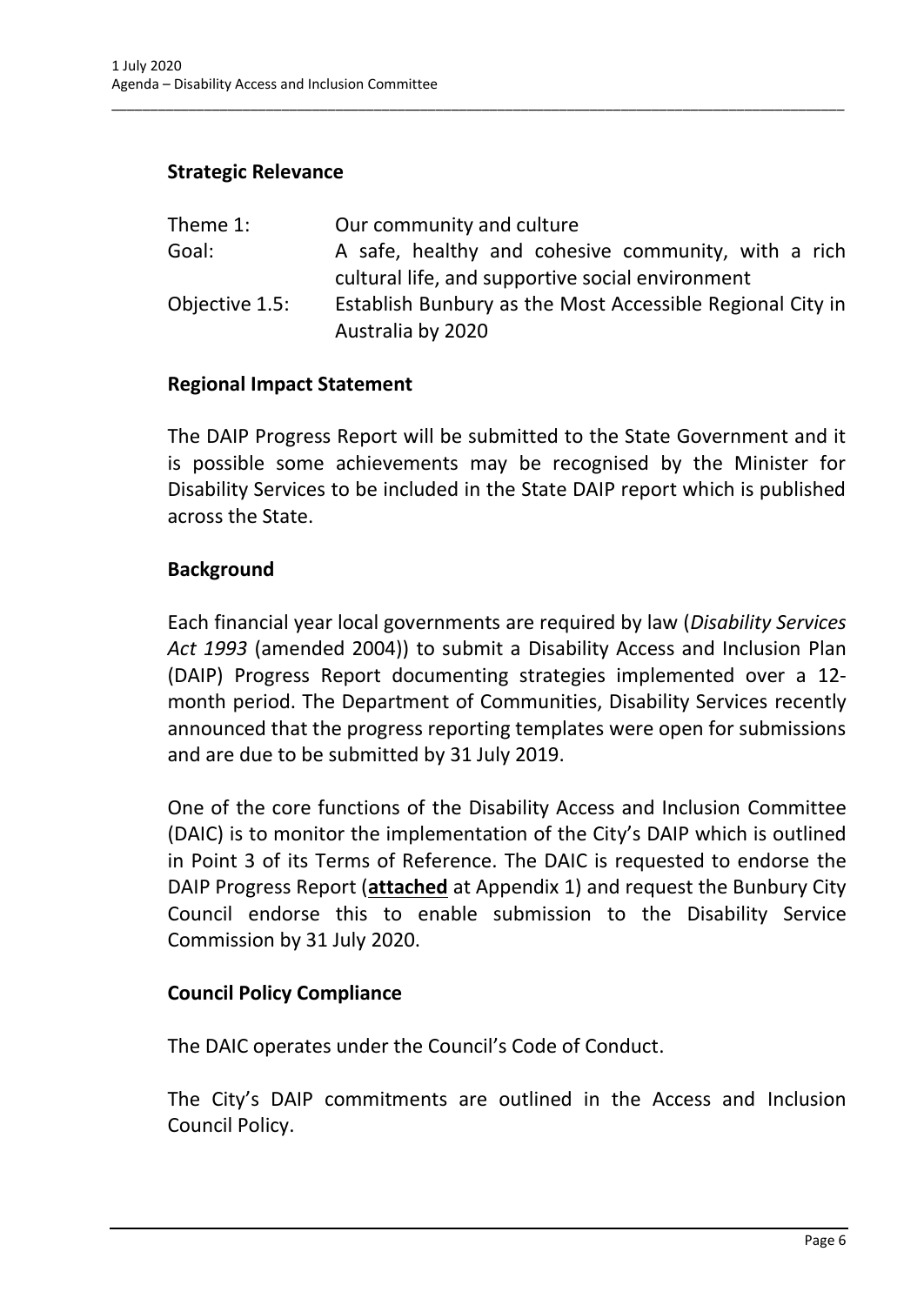## **Legislative Compliance**

*Disability Services Act 1993 (amended 2004) Local Government Act 1995*

#### **Officer Comments**

The Department of Communities, Disability Services has granted an extension of an additional month and has substantially reduced the format of the report in consideration of the challenging environment experienced by all authorities due to COVID-19. This year, there was no online submission option and the Word format template was used.

\_\_\_\_\_\_\_\_\_\_\_\_\_\_\_\_\_\_\_\_\_\_\_\_\_\_\_\_\_\_\_\_\_\_\_\_\_\_\_\_\_\_\_\_\_\_\_\_\_\_\_\_\_\_\_\_\_\_\_\_\_\_\_\_\_\_\_\_\_\_\_\_\_\_\_\_\_\_\_\_\_\_\_\_\_\_\_\_\_\_\_\_\_\_\_

All activities listed in the report were new activities or ongoing projects that have made significant contributions in the disability sector during the last financial year.

#### **Analysis of Financial and Budget Implications**

There are no financial or budgetary implications stemming from the recommendations of this report.

#### **Community Consultation**

Not applicable

#### **Councillor/Officer Consultation**

Not applicable

#### **Applicant Consultation**

Not applicable

#### **Timeline: Council Decision Implementation**

The DAIP Progress Report will be submitted to Council for endorsement at the next Ordinary Council meeting on 21 July 2020.